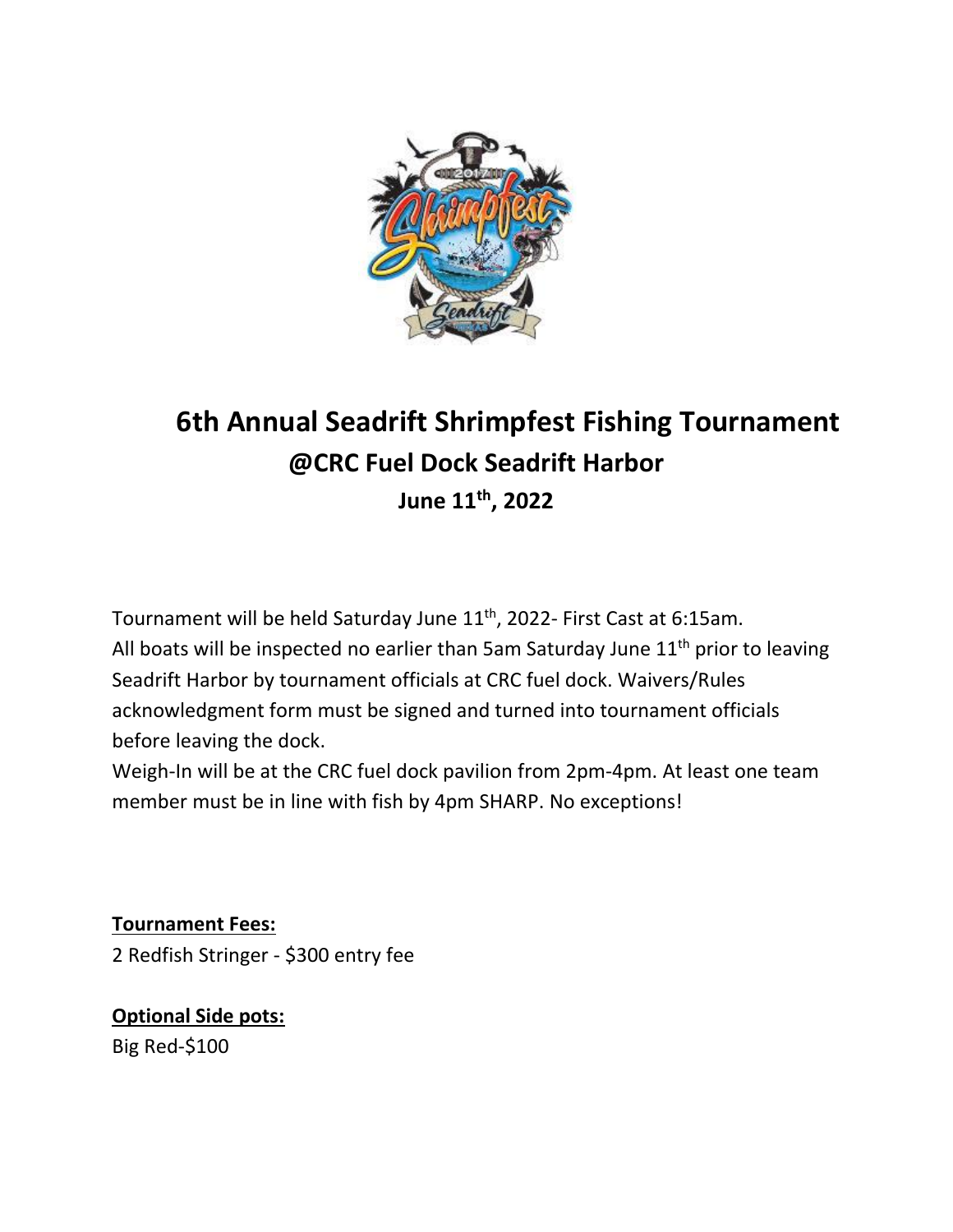## **Tournament Prizes:**

Combined 2 Redfish Heaviest Stringer: Based on a 40 boat field @ \$300 a team\*. (\*- adjusted as needed per # of boat entries)

1 st - \$6,000 (50%) 2<sup>nd</sup>-\$3,600 (30%) 3 rd - \$1,200 (10%)

**Optional** side pots will be paid per # of entries: Big Red- 1st- 100%

## **Official Rules:**

1) Tournament Teams will consist of 2 people. Only one team per boat and everyone in boat is a team member.

2) Boundaries- No boundaries

3) Launch- You must check in and launch from the Seadrift Boat Ramp/CRC Fuel Dock

4) No sharing or pooling of fish with other teams and boats is allowed.

5) All anglers must carry a valid Texas fishing license with a saltwater stamp. All federal, state and tournament rules will be abided by including valid fishing license.

6) Live, dead or artificial bait is allowed

7) Combined stringer will consist of 2 slot redfish. No tagged redfish over 28" will be allowed. Your big redfish must be declared to the weight master before any fish are weighted. There will be a ½ lb deduction for each dead fish weighted in.

8) Weigh master will have final say on eligibility on any fish brought to the scales. No pale, gilled, or mutilated fish will be allowed. Team will be disqualified. A trimmed tail is a mutilated fish. In the event of a tie in weight, the first team to weigh in will be winner.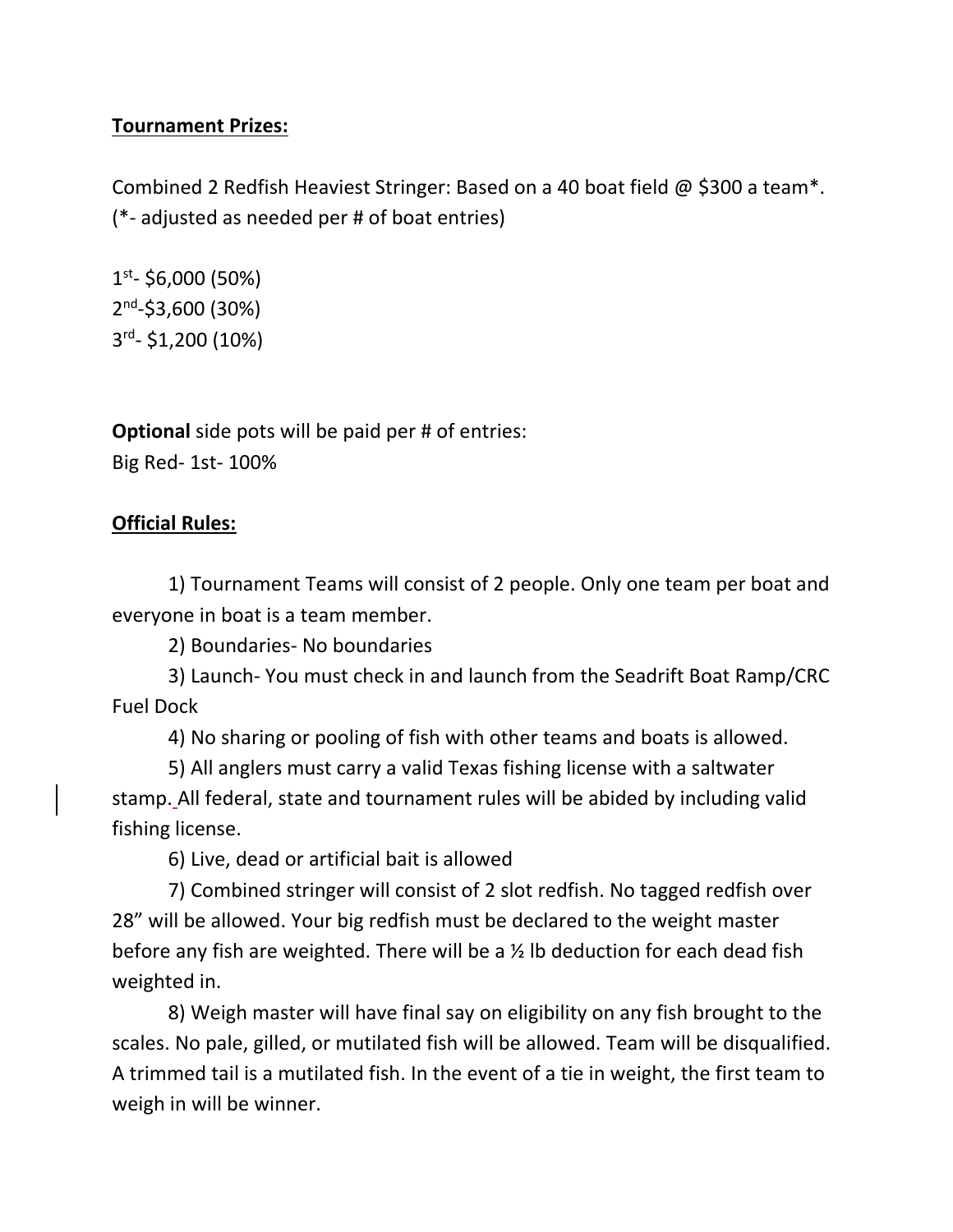9) All fish will be measured using a slant board and tail pincher.

10) In the event of inclement weather, the tournament will be rescheduled. Decision on weather to be made by the tournament officials and notifications will be placed by phone calls or email to team captains.

11) You may not carry any extra gas in boat other than in the factory installed OEM gas tank. All additional gas must be purchased at any on the water fuel docks or trailered to a gas station.

12) Weigh-in time is from 2pm-4pm. At least one team member must be standing in line at the CRC pavilion with your fish by 4pm sharp. NO EXCEPTIONS. You may only bring two live redfish to the weigh in station. There will be no sorting or culling of fish once your team is in line with fish for weigh-in.

13) The official clock will be "cellular phone" time and will be monitored by the weigh-in team.

14) Teams must fish in public waters accessible to public fisherman.

15) Any protest must be filed orally or in writing with the tournament director by the end of the weigh-in.

16) 50 yd rule between tournament boats and fisherman, unless waived in will apply. Passing on plane, within 50 yds of a wading fisherman is strictly prohibited.

17) Teams will not be allowed to hold another boats fishing spot for any reason.

18) Wade fisherman must always remain within plain eyesight of their fishing partner and boat.

20) Any boat that becomes disabled during the tournament may be towed back to weigh-in. Anglers may NOT transfer fish to another boat to be transferred to weigh-in.

21) All fish must be caught by rod and reel in adherence to State Law on the day of the tournament.

22) If you hook a fish, that fish is yours and yours only to fight. You may not pass the rod to another team member to fight fish. Wade fisherman must net their own fish. Boat fisherman may have another team member that is also inside the boat net their fish.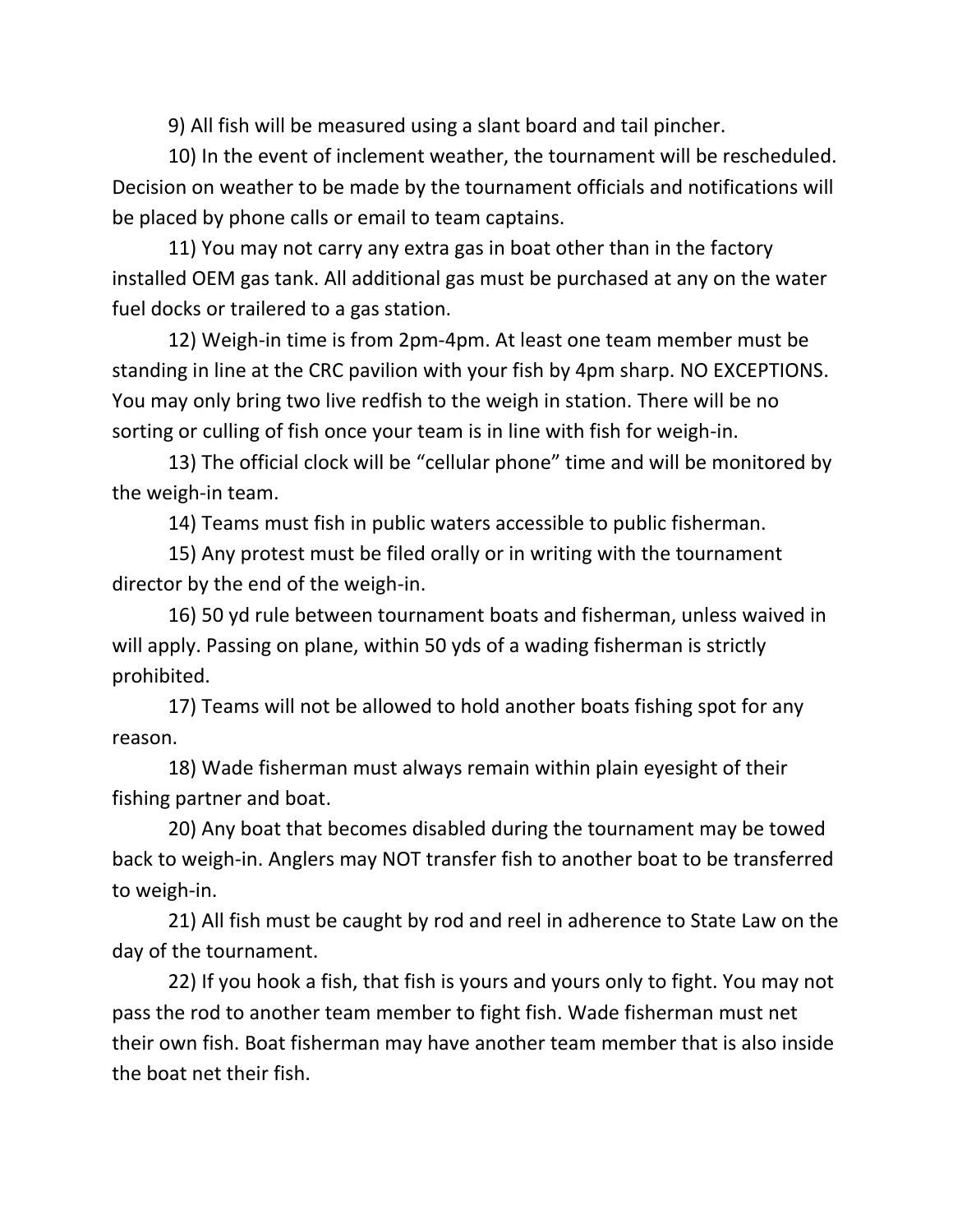23) Awards will be given out at the Main Stage at Shrimpfest following the weigh-in and polygraphs.

24) These rules are subject to change prior to tournament day. All final rules will be given to anglers at the Saturday morning boat check-in.

25) This is an open fishing tournament. Guides will be allowed.

26) Every angler receiving a tournament prize is subject to a polygraph test. Results of polygraph test are final. Any person caught cheating will be disqualified and banned from future tournaments.

27) Polygraphs--- By signature on the official tournament entry form, each contestant agrees to submit to a polygraph test and abide by its conclusion. No money will be paid out until polygraph test is completed and passed. The results of the polygraph test are final and cannot be reviewed by a court of law.